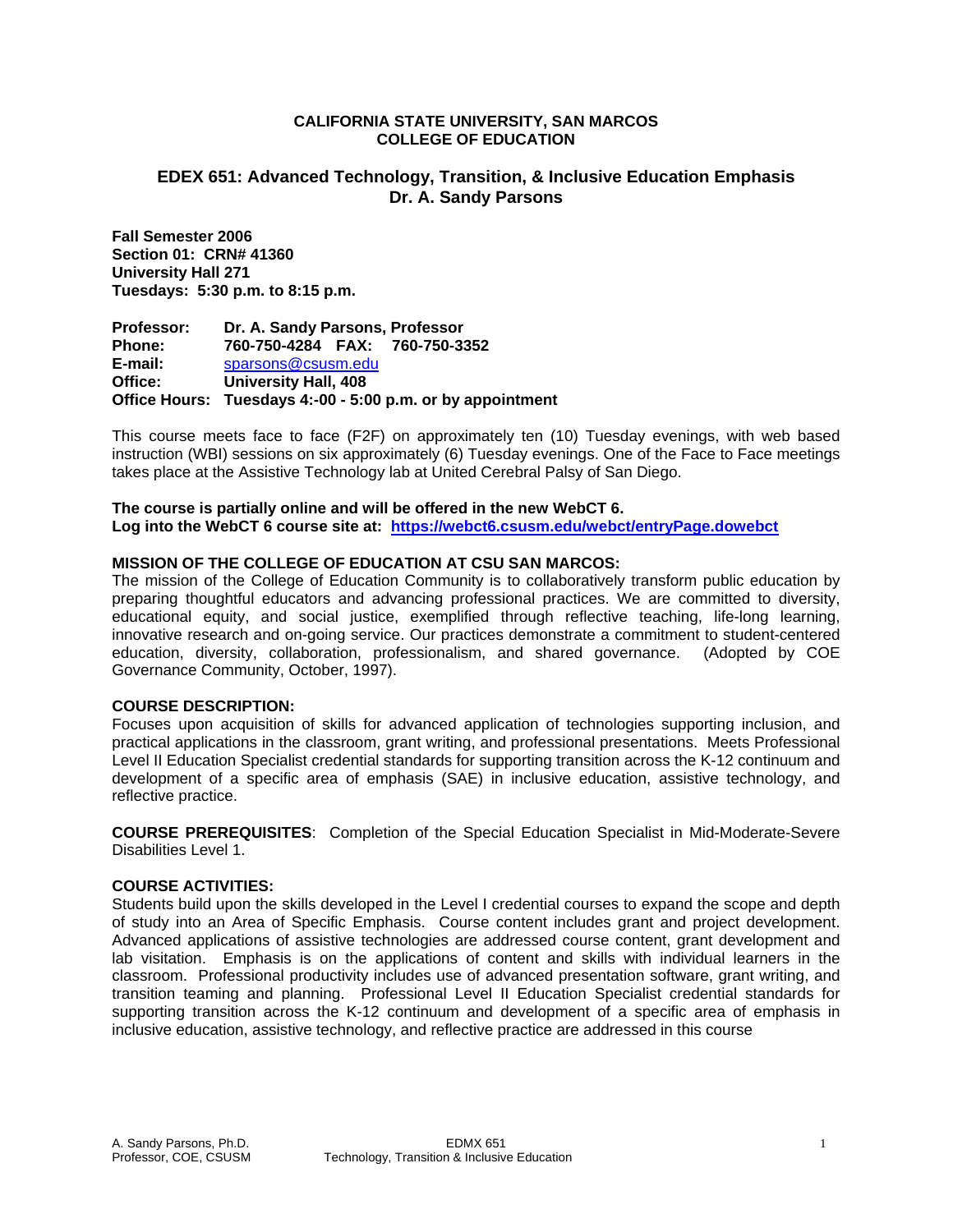# **REQUIRED TEXT AND MATERIALS:**

#### **Text:**

# **Required:**

Pierangelo, R., & Giuliani, G. A. (2004**).** *Transition services in special education: A practical approach.*  Pearson: Allyn Bacon**.** New York, NY. ISBN #

# **Bound Reader: Required: (Note: the bound reader will not be ready until the second week of class, I will send a course mail to let you know when it is available.)**

Parsons, S. Bound Reader for EDEX 651; Fall 2006. This will be available at the **CopyServe**. (760) 599-9923, 754 South Rancho Santa Fe Blvd. Enter the first driveway off San Marcos Blvd. just west of Rancho Santa Fe Rd. just after Citibank, turn right into the drive and make an immediate left. The store faces San Marcos Blvd.

# **Recommended:**

American Psychological Association. (1995*). Publication manual of the American psychological association, fourth edition.* American Psychological Association, Washington, CD.

**University print card**. You will be required to submit hard print copies of lab assignments printed in the lab. You may purchase this print card in Academic Hall 202 (Monday – Thursday 6 - 8 only) or in the Kellogg Library on the 2<sup>nd</sup> floor (street level) near the Student Technology Help Desk (call 760-750-6505 for hours of operation). You may add money to the card on the  $4<sup>th</sup>$  floor of University Hall, but you must have a card first in order to do this. **Having a print card is a requirement!**

**USB drive** for bringing documents into class for power point presentation and document sharing. **Please note that the lab in UH 271 does NOT have 3.5" or zip drives.**

# **AUTHORIZATION TO TEACH ENGLISH LEARNERS**

This credential program has been specifically designed to prepare teachers for the diversity of languages often encountered in California public school classrooms. The authorization to teach English learners is met through the infusion of content and experiences within the credential program, as well as additional coursework. Students successfully completing this program receive a credential with authorization to teach English learners.

(Approved by CCTC in SB 2042 Program Standards, August 02)

# **COLLEGE OF EDUCATION ATTENDANCE POLICY**

Due to the dynamic and interactive nature of courses in the College of Education, all students are expected to attend all classes and participate actively. At a minimum, students must attend more than 80% of class time, or s/he may not receive a passing grade for the course at the discretion of the instructor. Individual instructors may adopt more stringent attendance requirements. Should the student have extenuating circumstances, s/he should contact the instructor as soon as possible. *(Adopted by the COE Governance Community, December, 1997).* Those students coming to class late or returning from break late are penalized participation points.

# **STUDENTS WITH DISABILITIES REQUIRING REASONABLE ACCOMMODATIONS**

Students must be approved for services by providing appropriate and recent documentation to the Office of Disable Student Services (DSS). This office is located in Craven Hall 5205, and can be contacted by phone at (760) 750-4905, or TTY (760) 750-4909. Students authorized by DSS to receive reasonable accommodations should meet with their instructor during office hours or, in order to ensure confidentiality, in a more private setting.

# **All University Writing Requirement**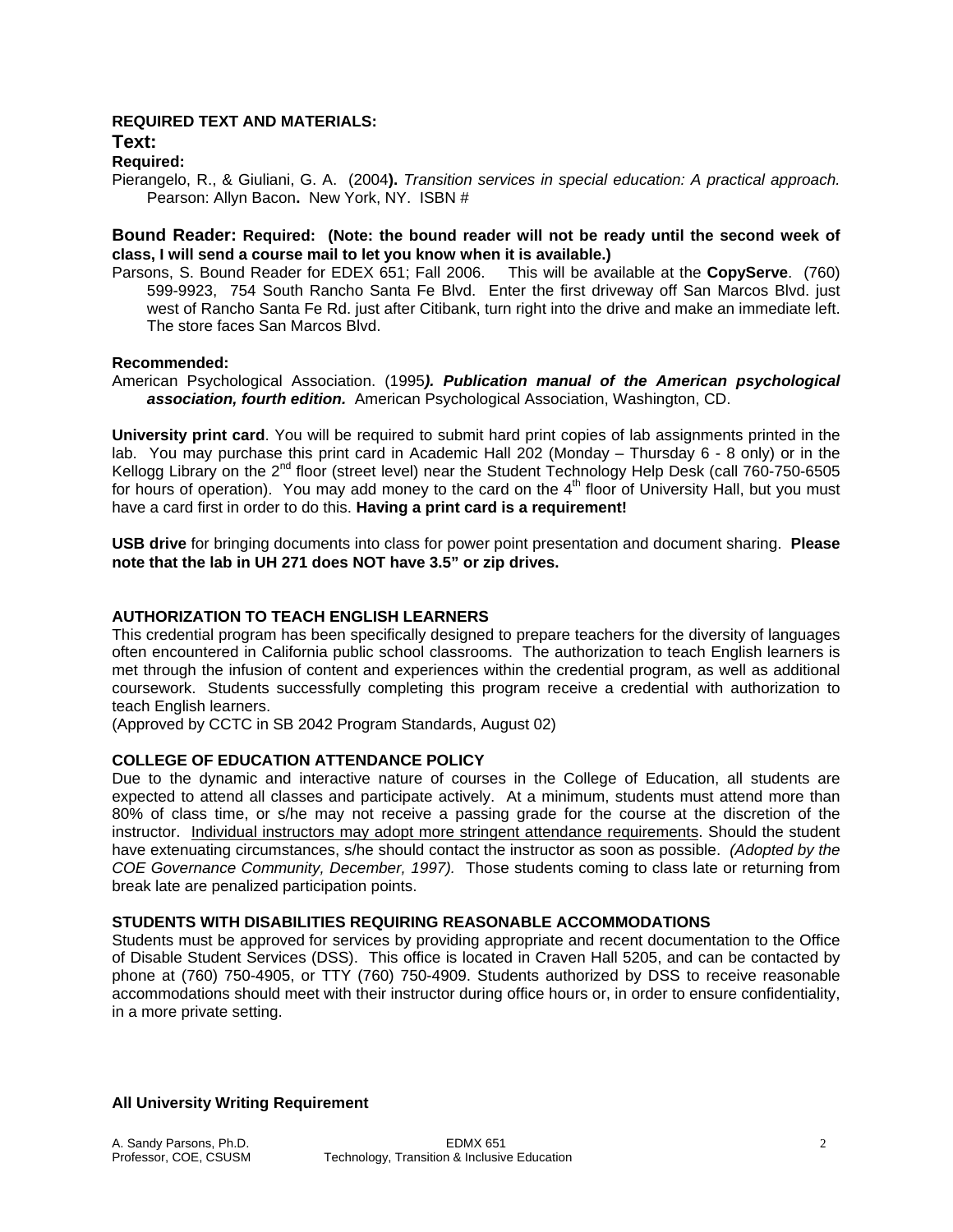Every course at the university must have a writing requirement of at least 2500 words. The writing in this course is met via the Specific Area of Emphasis paper, the grant project, and the WebCT discussion board work.

# **TEACHER PERFORMANCE EXPECTATION (TPE) COMPETENCIES**

The course objectives, assignments, and assessments have been aligned with the CTC standards for the Special Education, Specialist Level II Credential. This course is designed to help teachers seeking a California teaching credential to develop the skills, knowledge, and attitudes necessary to assist schools and district in implementing effective programs for all students. The successful candidate will be able to merge theory and practice in order to realize a comprehensive and extensive educational program for all students. You will be required to formally address the following TPEs in this course: (these will be handed out in class).

# **CTC Level II Standards:**

The table below indicates the CTC Level II standards and levels of competence addressed by EDEX 651 and the level (i.e., knowledge, application) at which each standard is demonstrated.

| Table of CTC Level II Standards and Levels of Competence |
|----------------------------------------------------------|
|----------------------------------------------------------|

| M/M/S | M/M/S | M/M/S | M/M | M/M | M/S | M/S |
|-------|-------|-------|-----|-----|-----|-----|
| 15    | 16    | 17    | 18  | 20  | 18  | 19  |
| K/A   | K/A   | K/A   | K/A | K/A | K/A | K/A |

**Key to Table**: (number indicates CTC standard addressed)

Professor, COE, CSUSM Technology, Transition & Inclusive Education

| M/M/S<br>M/M<br>M/S<br>K.<br>A | = Common Mild/ Moderate and Moderate/Severe Education Specialist Competency<br>= Mild/Moderate Education Specialist Competency<br>= Moderate/Severe Education Specialist Competency<br>= Competence at knowledge level<br>$=$ Competence at <b>application</b> level                                                                         |   |
|--------------------------------|----------------------------------------------------------------------------------------------------------------------------------------------------------------------------------------------------------------------------------------------------------------------------------------------------------------------------------------------|---|
| 15 M/M/S                       | <b>Current and Emerging Research and Practices</b><br>Interpret, apply, and disseminate current and emerging research, theories,<br>legislation, policies and practices.<br>Research the current professional literature in an area of specific emphasis.                                                                                    |   |
| 16 M/M/S                       | <b>Transition and Transition Planning:</b><br>Collaboration with personnel from other educational and community agencies,<br>Successful planning for transition to vocational experiences,<br>Procurement of technologies to ease transition process, and grant writing,<br>Legislation supporting barrier free access through technologies. |   |
| 17 M/M/S                       | Development of Specific Area of Emphasis (SAE):<br>Opportunities to build upon foundations of Level I Education Specialist work,<br>Expanding scope and depth of study in specific content areas,<br>Develop expertise in performing specialized functions<br>(e.g. Technology, Transition, and Inclusive Education).                        |   |
| 18 M/M/                        | <b>Assessment of Students</b><br>Assessment of verbal and non-verbal communicative competence for planning<br>Augmentative and Alternative Communication (AAC)<br><b>Technology Assessments and Planning</b>                                                                                                                                 |   |
| 20 M/M                         | <b>Collaboration and Consultation</b>                                                                                                                                                                                                                                                                                                        |   |
| A. Sandy Parsons, Ph.D.        | <b>EDMX 651</b>                                                                                                                                                                                                                                                                                                                              | 3 |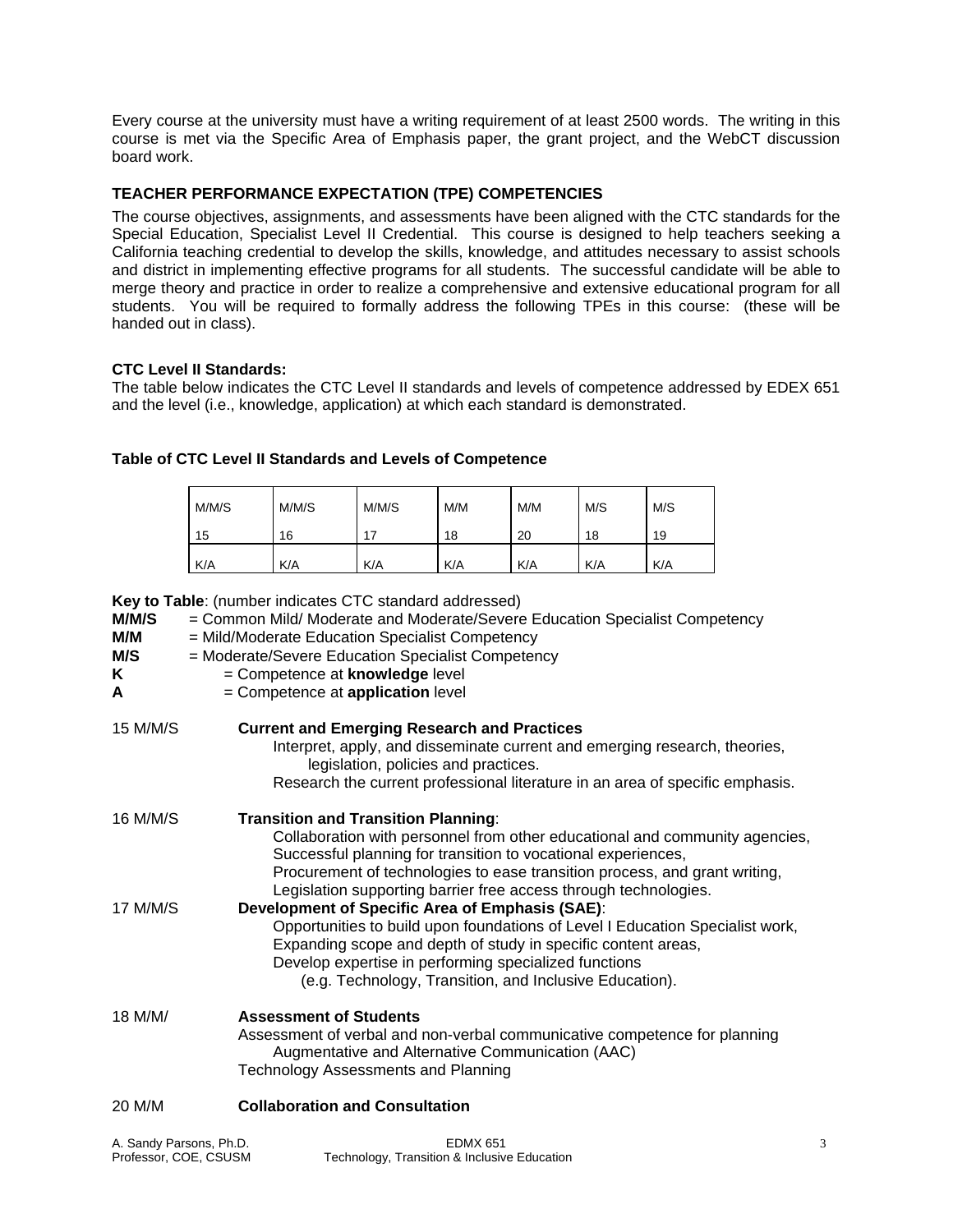Develop skills in communication, collaboration and consultation for serving in coordination function throughout the education placements of students. Interdisciplinary teaming for planning transition across K-12 Curriculum. Team writing of grant proposals for acquisition of funds in assistive technologies.

# 18 M/S **Advanced Communication Skills**: Demonstrates effective communication skills for networking and collaborating. Team building and facilitation for transition, Team building and planning for infusion of technologies for curriculum support, Development of professional presentations. Development of grant proposals.

19 M/S **Leadership and Management Skills**: Demonstrates ability to work effectively within integrated service delivery models, Participates in school restructuring and reform efforts to impact systems change. Involvement in site-based decisions, restructuring and reform efforts. Including students with mild/moderate/severe disabilities through use of technology.

# **COURSE OBJECTIVES:**

Students will:

- 1. demonstrate knowledge on current laws, policies, regulations, and funding sources for including technologies,
- 2. develop skills in the design of grant proposals including response to RFPs (Request for Proposal), basic planning, budgeting, writing grant proposals, and managing implementation of projects,
- 3 develop skills and practice in developing professional presentations using advanced software applications,
- 4. acquire a knowledge base and skills in facilitating transition across the K-12 continuum (preschool to elementary, elementary to middle school, middle to high school, high school) and also to postschool work, educational, and community experiences,
- 5 acquire knowledge and skills in the use of advanced technologies (hardware and software) with learners with diverse learning styles,
- 6. demonstrate knowledge of the application of augmentative and alternative communication (AAC) systems including nonsymbolic modes of communication (gestures, vocalizations, and eye gaze, body language and sign-symbol systems),
- 7. presentation of grants, projects, and research to classmates in professional format,
- 8. engage in problem solving and futures planning of including individuals with special learning needs and supported included instruction through the use of technologies.

# **Professional and Administrative Requirements**

1. Attend all class sessions. Please call the instructor when you are unable to attend class or if you must be late. It is the policy of the CSUSM College of Education that any student who misses 20% or more of class time, field experiences, or class sessions may not receive a passing grade for the course.

The CSUSM College of Education, which has an attendance policy that mandates a minimum attendance of 80% of face-to-face class sessions, requires these guidelines. Please inform your instructors in advance of any extenuating attendance circumstances.

2. Use "Person-first" language (e.g., "Student with Down Syndrome" rather than "Down Syndrome student;" must be used throughout all written and oral assignments and discussions.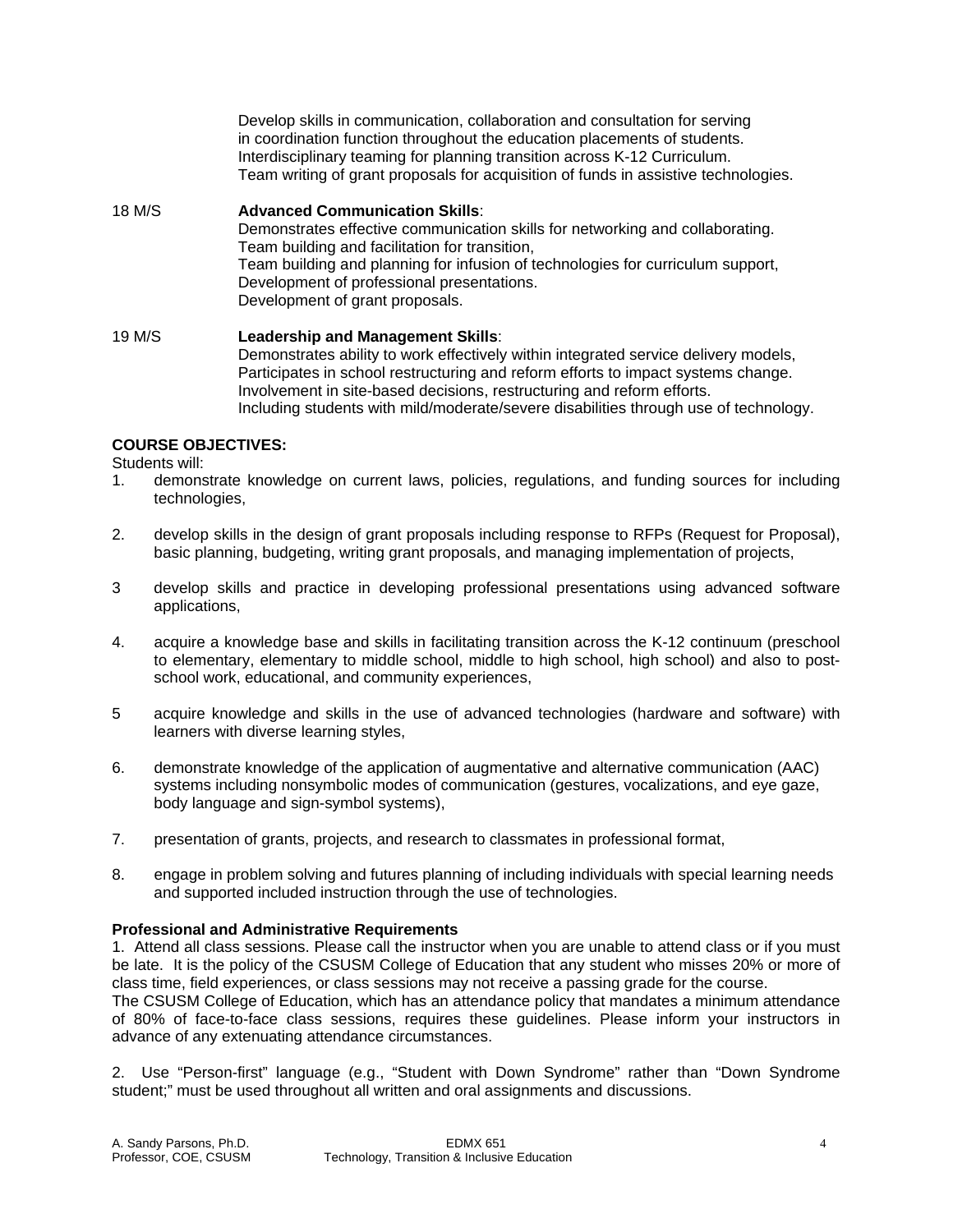3. Word-process all written documents. **Keep a copy of all of your work**. Proof of completion of all assignments is the responsibility of the student. Keep these records until you have received your grade. Also, you will want these copies for your records and for potential future use as professional portfolio entries.

4. Complete and hand in all assignments on the due dates for full credit. If you have extraordinary circumstances that impact completion of your assignments, please inform the instructor(s). Any time that you have questions or concerns, please contact the instructor(s) immediately.

5. Participate in class discussions and group activities and demonstrate positive interpersonal skills with classmates and guests. Participation points are assigned on the basis of participation, collegiality, collaborative effort, and professionalism in interactions with fellow students and the instructors and guest lecturers.

6. **Responsibility for obtaining handouts is that of the student**. If you are to miss class, be sure to select a class "buddy" to ensure that you receive handouts and information when you must miss class. You may wish to have the following information for your Buddy: Telephone, e-mail address, Fax number. Obtaining missed handouts is the responsibility of the student, get a buddy!

7. If you lose your handouts, you must copy one from a classmate, the copy budget of the COE is extremely limited. Take only one handout, the exact number is run, with no extras.

8. **No Late Work is Accepted:** I do not accept late work. This includes assignments required in hard copy, as well as those to be posted to the discussion board in WebCT, or submitted online in WebCT using the assignments tool. If you have extraordinary circumstances in your life which impact upon your attendance or assignments, please let us know. If you have any questions or concerns, please contact the instructor.

9. **I do not accept assignments sent my e-mail attachment.** Due to the large number of students in our classes I will not accept e-mail attachments of work that is due in hard copy in class. **\*NOTE:** If you have extenuating circumstances in your life, contact the instructor about missed classes or late work due to extreme circumstances.

10. The UH 271 lab has been newly refreshed with Macintosh G5 computers with beautiful new flat screen monitors. **THERE MUST BE ABSOLUTELY NO FOOD OR DRINK (other than water in bottles) BROUGHT INTO THIS LAB!!!** You may have water bottles at the tables, but not near the computers. There will be participation point deductions for each breach of this policy.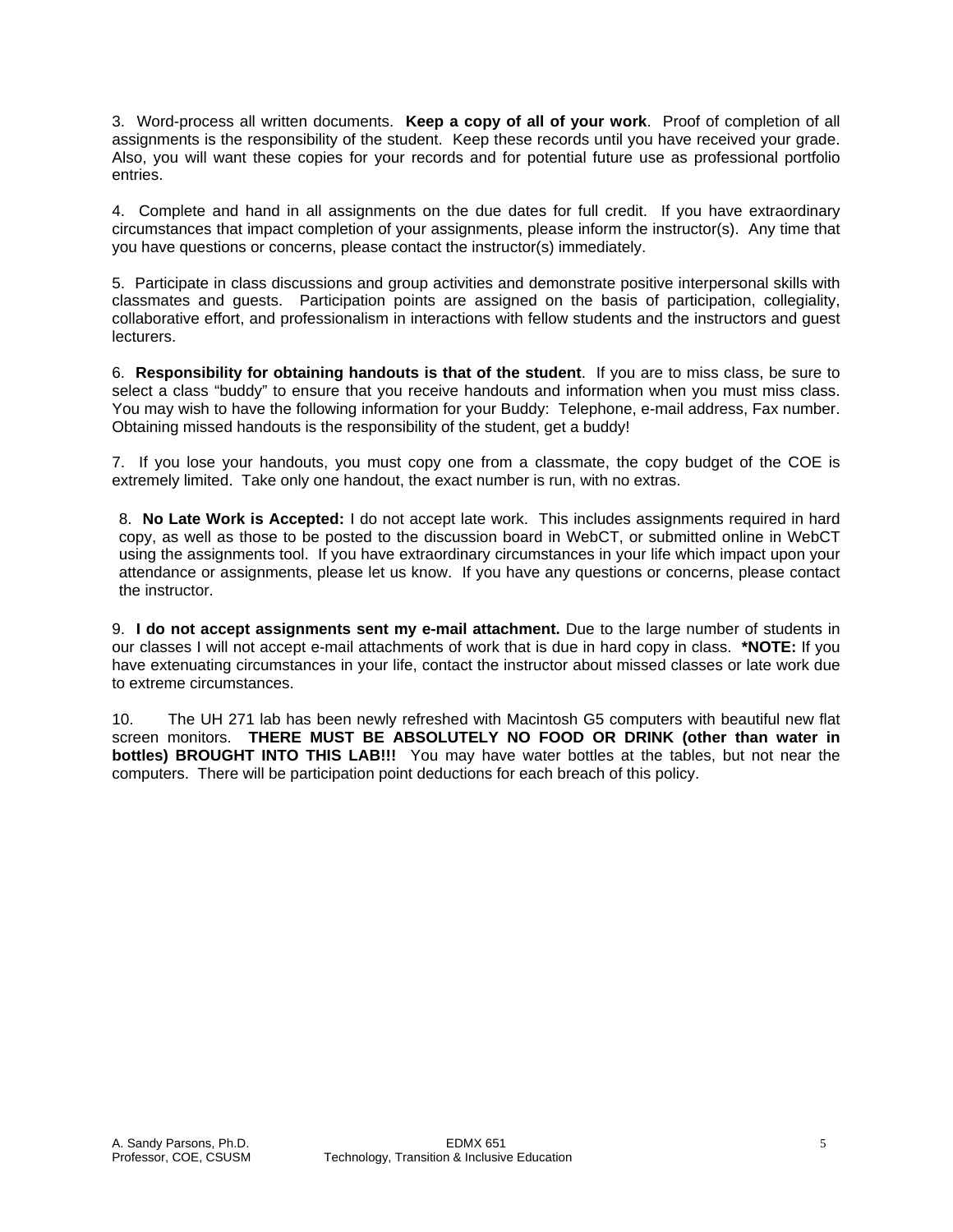# **ASSIGNMENT POLICY:**

Each assignment is due on the date indicated on the syllabus/course schedule. Keep a hard copy of each assignment turned in. Burden of proof of assignment completion is upon the student.

Note: If you have extraordinary circumstances in your life which impact upon your attendance or assignments, please let us know. If you have any questions or concerns, please contact the instructor.

- I do typically not accept assignments as e-mail/course mail attachments or embedded within email/course mails. Seek prior permission in extenuating circumstances.
- I do not accept late work or late WebCT postings.
- Students are required to keep a copy of all work in case any work becomes lost. All proof of work accomplished is the responsibility of the student.
- It is strongly advised that students keep up with the assignments from session to session as I do not accept late work.

# **Academic Honesty Policy: (be sure to read the CSUSM Academic Honesty Policy below)**

- Plagiarism of any type will result in a failing grade. All work in this course must be the original work of the credential candidate.
- Scanning of student work via Turn it In™ software may be used to verify student authorship and accurate citation of copyrighted materials or thoughts, ideas, and/or work of others.
- Assignment will be checked via Turn it In™ software for accuracy of citation and originality of work.
- The instructor may require that some assignments in the course be submitted via WebCT 6 using the built in Turn it In™ software feature.
- Students making unauthorized copies of copyrighted materials or microcomputer software will receive a failing grade.

# **CSUSM ACADEMIC HONESTY POLICY**

"Students will be expected to adhere to standards of academic honesty and integrity, as outlined in the Student Academic Honesty Policy. All written work and oral assignments must be original work. All ideas/materials that are borrowed from other sources must have appropriate references to the original sources. Any quoted material should give credit to the source and be punctuated with quotation marks.

Students are responsible for honest completion of their work including examinations. There will be no tolerance for infractions. If you believe there has been an infraction by someone in the class, please bring it to the instructor's attention. The instructor reserves the right to discipline any student for academic dishonesty in accordance with the general rules and regulations of the university. Disciplinary action may include the lowering of grades and/or the assignment of a failing grade for an exam, assignment, or the class as a whole."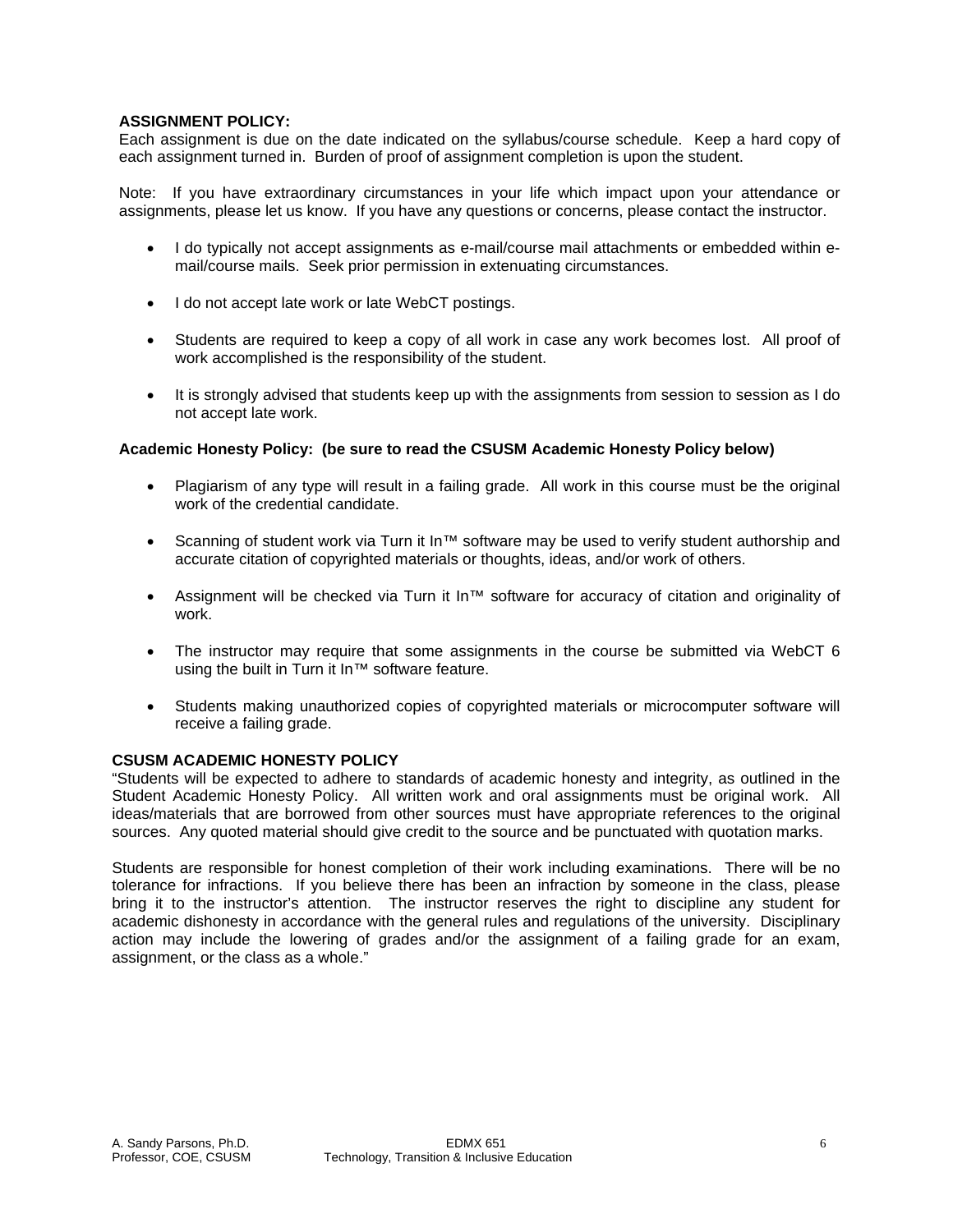**GRADING STANDARDS: (see also descriptors after each assignment listed above in the course requirements)** 

| A  | $93-100\%$ | А- | 90-92% |
|----|------------|----|--------|
| B+ | 87-89%     | в  | 83-86% |
| B- | $80 - 82%$ | C+ | 77-79% |

# **GRADING RUBRICS:**

#### **Criteria for Grading Student Performance in this Course:**

A (Excellent): Performance at the highest level, showing sustained excellence in meeting all course objectives and requirements and exhibiting an unusual degree of intellectual initiative.

- B (Good): Performance at a high level, showing consistent and effective achievement in meeting course objectives and requirements.
- C (Satisfactory): Performance at an adequate level, meeting the basic objectives and requirements of the course.

NOTE: The minimum acceptable grade for a course in the sequence of professional education courses are C+ and a B average must be maintained.

#### **Criteria for Grading Student Performance on the assignments:**

A (93%) Outstanding work on assignment, excellent syntheses of information and experiences,

great insight and application, and excellent writing,

- B+ (83%) Completion of assignment in good form with good syntheses and application of information and experiences, writing is good,
- C+ (73%) Completion of assignment, adequate effort, and adequate synthesis of information and application of information and experiences, writing is adequate.

# **ACADEMIC REQUIREMENTS:**

# **Participation:**

**Please note the College of Education Attendance policy stated on the third page of this syllabus.** 

# **Participation (10 points maximum/class X 16 sessions = 160 points maximum).**

Regular, punctual attendance it is critical and expected in the teaching profession. Because this class is participatory in nature, the experiences and discussions are difficult to recreate. To reinforce our commitment to developing interpersonal skills, students are expected to arrive on time; return from break on time; stay for all of the class; and fully participate and cooperate with classmates, instructors, and guests. A class participant who arrives late, departs early, or engages a "non-collaborative" behavior will receive less than the maximum points for that given class session.

All WebCT postings are due by the date/time on the course schedule. Late postings will not be accepted and will also incur a 10 point deduction for lost participation on the discussion board.

# **Criteria for Grading Participation**:

Participation points will be assigned on the following criteria:

- collaborative cooperation in all labs, classes, and group assignments;
- enthusiasm for the content and activities;
- respect for the professor, classmates, and guest speakers at all times;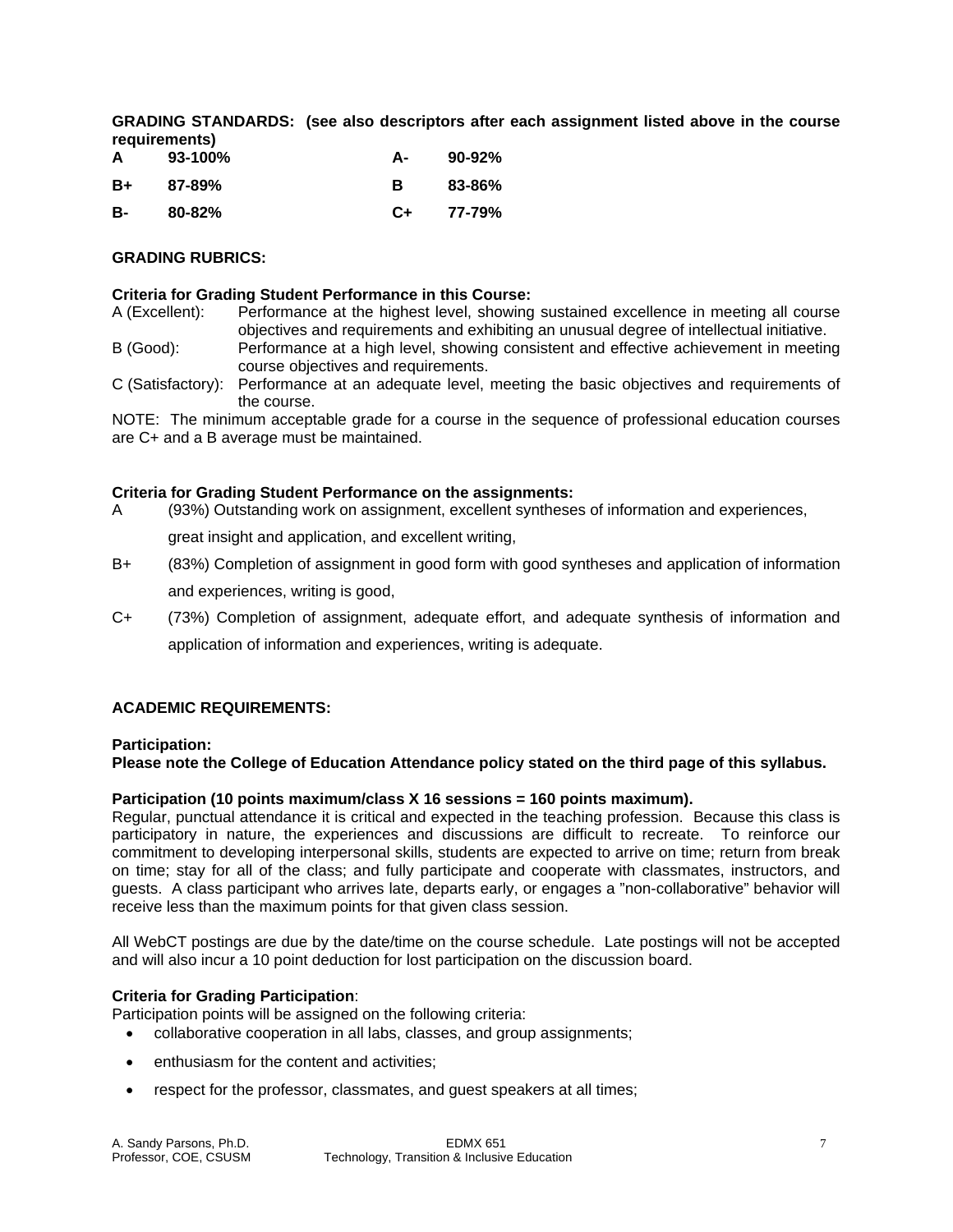- patience and flexibility with the technology;
- appropriate use of the lab, hardware and software;
- respect for the lab environment and equipment;
- absolutely no food or drink (other than bottled water at the tables) in the lab.

# **Technology Grant Project: (100 points, group work)**

# **Specific Area of Emphasis (SAE) (100 points, individual work)**

# **Reading Activity Assignments: (4 @ 30 points each = 120 points)**

There are four Reading Activity Assignments which address the reading in the Transition text. These activities will be posted to the documents section of the WebCT course. As the New version of WebCT, WebCT 6, now has Turnitin integrated into it the reading activities will be submitted to Turnitin. Instructions will be given in class as to how to accomplish this.

# **Web Based Components of Course: (210 points)**

# **WBI discussion board prompts (6 weeks X 30 = 180)**

There will be a series of Discussion Board (DB) prompts for your reflection and response. This include points for responses to the postings of colleagues

# **Course Reflection: (30)**

# **Criteria for Grading for WebCT work including Discussion Board (DB) Postings:**

- Post your response to the Discussion Board (DB) Prompts at the beginning of the week in which they are required.
- All postings must be written in professional and respectful language.
- Use person first language.
- Check your spelling as much as possible. You may wish to compose off-line and paste your responses into the discussion board before posting.
- Read the postings of your colleagues (towards the middle of that week) and post required responses to the posting of others as indicated in the Professor's prompts.
- Be sure your responses are well thought out prior to posting your responses.
- Be sure to post your all responses by the due date on the syllabus.
- Respect the opinions of others, and respond collegially.

# **Professional Expectations for WebCT work:**

- Never give your password to anyone else or allow anyone else to access this course using your password.
- Check the Announcement block in the course Home Page each week for directions and announcements.
- All communications by E-mail will be via the Course Mail tool in WebCT. I typically do not respond to course mail on the weekends.
- Check your Course Mail at least once per week, and always before coming to class.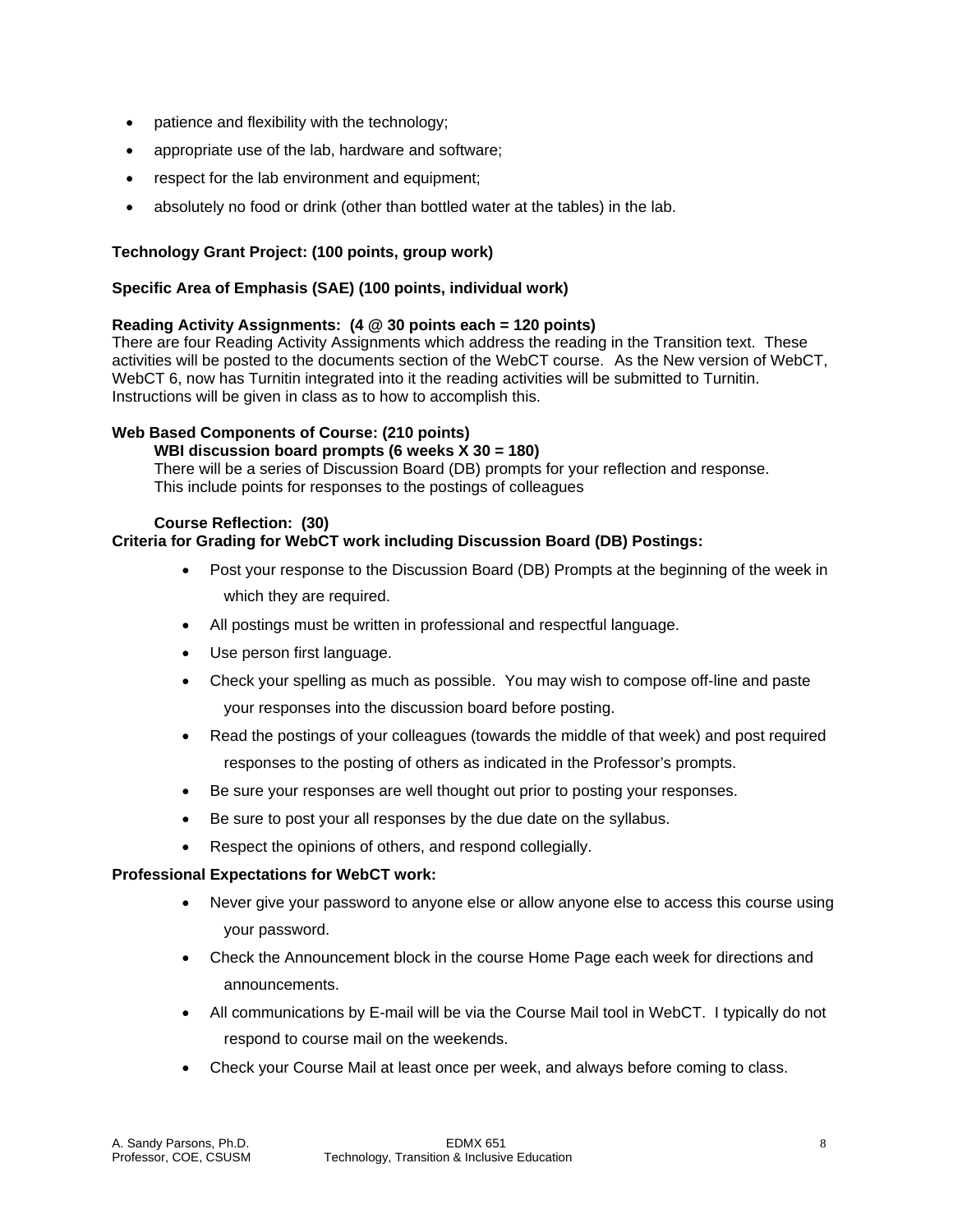**Technology Labs: (60 points)** 

Three labs @ 20 points each for 60 points. This includes a field visit to the SD UCP AT lab

#### **Task Stream: (50 Points) Each candidate must have a Task Stream Account Postings will be in relation to CTC Level II Standards**

# TASK GUIDELINES FOR TASKSTREAM: LEVEL II STANDARDS

The purpose of the Level II portfolio is to assess how well you meet the LEVEL II STANDARDS. Although all the artifacts you place (which will be more than one per LEVEL II STANDARD) in your portfolio have been assessed/graded by your professors, it is not clear if you have a thorough understanding of the LEVEL II STANDARDS and can make the connection between the assignments completed in class with the teaching you have experienced and the LEVEL II STANDARDS. Your task is to write a cogent reflective essay for each LEVEL II STANDARD about how the artifacts you have chosen provide evidence that you have met each LEVEL II STANDARD.

The specific requirements for your Task Stream postings for this course to document reflection upon your Level II Standards will be handed out and discussed in class.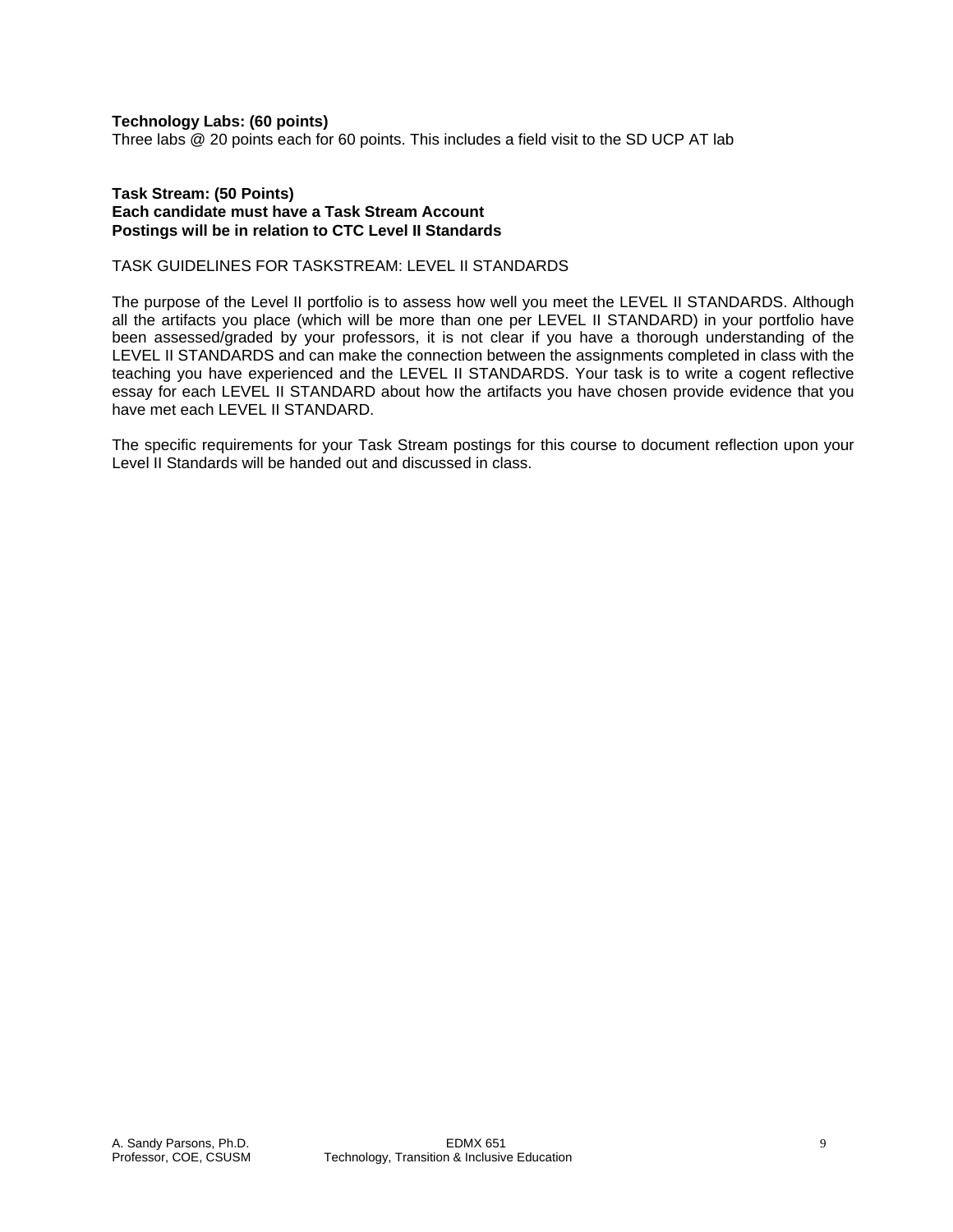# **Academic Requirements EDEX 651 Fall Semester 2006**

| <b>Participation &amp; Assignments</b>                                            | <b>Notes</b>                                                                                                                                                                                          | <b>Points</b> |
|-----------------------------------------------------------------------------------|-------------------------------------------------------------------------------------------------------------------------------------------------------------------------------------------------------|---------------|
| <b>Participation (160)</b>                                                        | $(16$ sessions @ 10 points = 160 points)<br>(includes six WebCT sessions)                                                                                                                             | 160           |
| <b>Technology Grant Project (100)</b><br>(Group Work)                             | This is a group project including literature and<br>web site research and review with annotations.                                                                                                    | 100           |
| <b>SAE: Developing an Specific Area</b><br>of Emphasis (100)<br>(Individual Work) | This is an individual project including literature<br>and web<br>site<br>research and review with<br>annotations.<br>You must post a draft to Turnitin via WebCT6<br>before submitting final version. | 100           |
| <b>Reading Activity Assignments</b><br>(120)<br>(Individual Work)                 |                                                                                                                                                                                                       |               |
| Reading Activities $1 - 4$<br>on the text book                                    | Four Reading Activities @ 30 points each<br>Submitted to Turnitin via WebCT6                                                                                                                          | 120           |
| WebCT Work: (210)<br>(Individual Work)                                            |                                                                                                                                                                                                       |               |
| Discussion Board bi-weekly                                                        | *Six sessions $@$ 30 points = $180$ points<br>Includes response to colleagues                                                                                                                         | 180           |
| <b>Course Reflection</b>                                                          | Submitted on line (30 points)                                                                                                                                                                         | 30            |
| <b>Technology labs (60)</b>                                                       |                                                                                                                                                                                                       |               |
| Three labs including a field visit                                                | Three labs @ 20 points each for 60 points.<br>This includes a field visit to the SD UCP AT lab                                                                                                        | 60            |
| <b>Task Stream Postings (50)</b><br>(Individual Work)                             |                                                                                                                                                                                                       |               |
| Postings for level II Standards                                                   | This assignment will be discussed in class                                                                                                                                                            | 50            |
|                                                                                   | Details will be handed out in class<br>Each student must have a Task Stream Account                                                                                                                   |               |
|                                                                                   | Total:                                                                                                                                                                                                | 800           |

\*All Discussion Board Postings must be done by the date/time listed on the course schedule. Late postings will not receive credit and will also incur a loss of 10 participation points.

# **COURSE SCHEDULE EDEX 561: Technology, Transition, and Inclusive Education University Hall 271; Tuesdays: 5:30 p.m. to 8:15 p.m.**

**The course schedule will be handed out the first night of class on August 29th, 2006.**